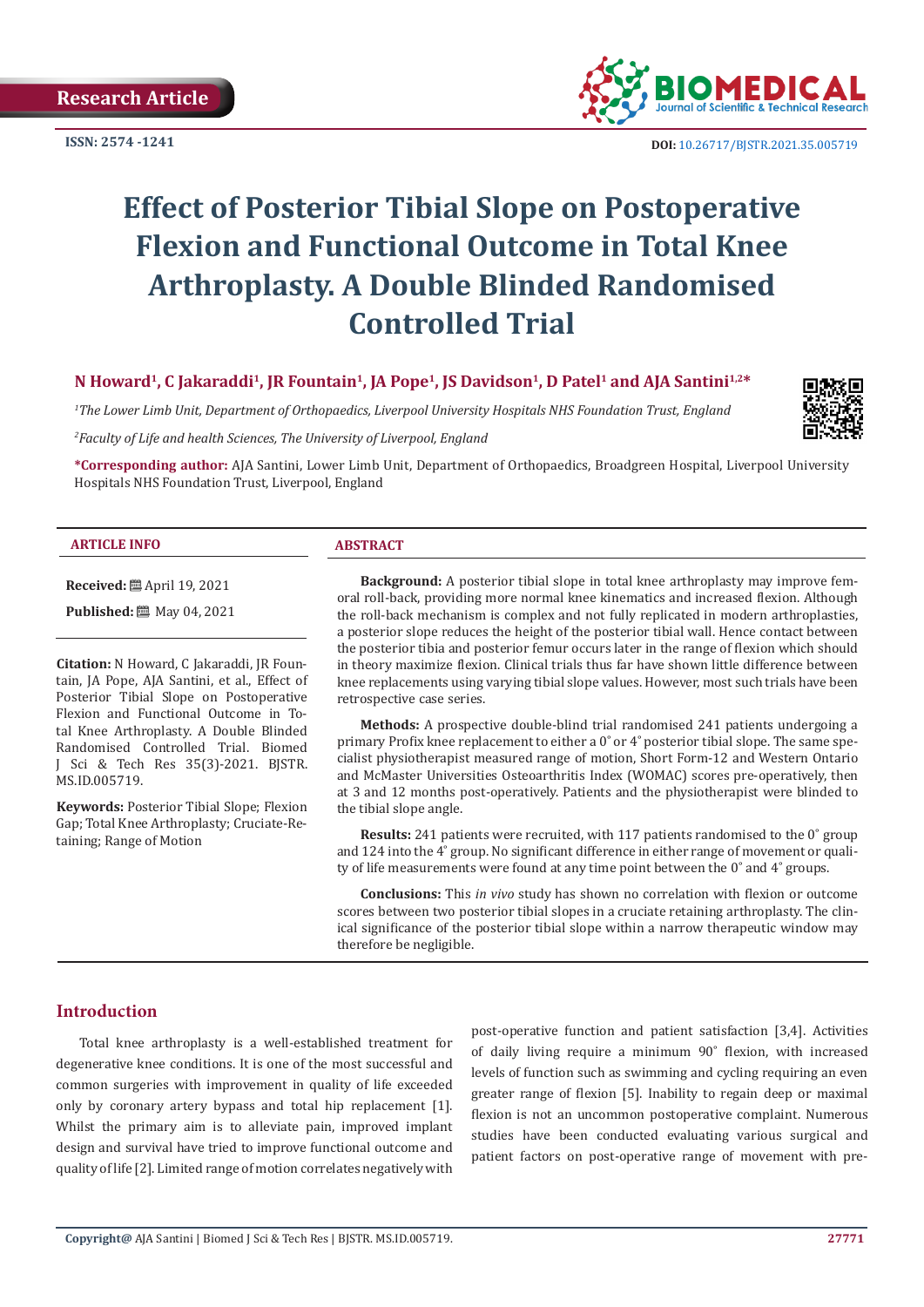operative range of movement being undeniably the most consistent predictor. The range of flexion ultimately achieved however is likely to be multifactorial and surgical factors including maintenance of posterior tibial slope, posterior condylar offset and alteration of the joint line, although contentious, may play a significant role [6,7]. Most modern knee arthroplasty systems allow posterior tibial slope options, typically zero, three, four some up to seven degrees. There is little consensus on the optimum tibial slope with surgeons using their 'preferred' cutting block to obtain the desired slope or attempt to recreate the preoperative physiological posterior tibial slope.

A posterior tibial slope may improve femoral roll-back, especially laterally, providing more 'normal' knee kinematics, leading to increased flexion. In a skeletal model, a posterior tibial slope reduces the height of the posterior tibial wall and hence delays contact between the posterior tibia and femur during flexion and theoretically leading to an increased range of movement*. In vivo*, however, the soft tissues may affect the flexion gained due to tissue impingement or even stiffness. An excessive posterior slope may lead to flexion instability, posterior wear, loss of full extension and early loosening of the tibial component [8]. The benefit of altering the tibial cutting angle therefore remains unclear. Numerous cadaveric studies have suggested that recreating the normal 5˚ to 10˚ tibial slope increases the flexion gap and improves post-operative range of movement [9,10]. However, many clinical trials have failed to replicate these results [11-14]. The studies comparing tibial slope angle with post-operative movement have been retrospective case series involving different implants with multiple variants. Because the flexion gap and therefore range of movement are influenced by many factors in addition to the tibial slope, including posterior cruciate ligament tension, femoral component size (posterior condylar offset) and quadriceps tightness, it is difficult to analyse the effect of the slope using retrospective case series. We therefore undertook a prospective double-blind randomised controlled trial comparing the posterior tibial slope angle with post-operative range of movement and functional outcome based on the null hypothesis that the tibial slope makes no difference to final movement at one year and that there is no difference in functional outcome between one group with a tibial slope cut at 0˚ and another with a slope cut at  $4^\circ$ 

#### **Methods**

#### **Ethics**

Ethical approval was obtained before study start (Research Ethics Committee reference 05/Q1502/80). A National Health Service grant funded a research fellow (CAJ) to run the trial.

#### **Statistical Analysis**

Pre-trial calculation showed that detecting a mean 7.5˚ difference in flexion between the two groups with 80% power required a sample size of 125 patients per arm. Statistical analysis was carried out using Stats Direct (www.statsdirect.co.uk). The Mann-Whitney U test was used to test the null hypothesis, with p < 0.05 as significant and all results reported with two-sided p values.

#### **Patient Recruitment**

The trial recruited 256 consecutive patients under the care of the two senior surgeons (AJAS & JSD) at the same institute. Six patients withdrew before surgery, leaving 250 who were consented and randomised. All patients had a cruciate-retaining Profix implant (Smith & Nephew, Watford, UK). The standard protocol in our unit at the time of the trial was for patients under 70 years of age to have a zirconium/niobium alloy femoral component and an all-polyethylene tibial base. Patients over 70 years of age had variations in the prosthesis used. Hence to prevent differences being attributable to implant variation we limited the trial to patients aged 70 years or under. Pre-operatively, a specialist physiotherapist (JP) measured extension and flexion using a goniometer and assessed each patient using two validated patientreported outcome scoring systems: the Western Ontario and McMaster Universities Osteoarthritis Index (WOMAC), for pain, stiffness and physical outcome, and the Short Form-12 (SF-12), for health-related physical and mental wellbeing. In the WOMAC scoring system a lower score indicates a better outcome; in the SF-12 scoring system a higher score indicates a better outcome.

#### **Surgical Techniques**

Patient randomisation to the 0˚ or 4˚ tibial slope group was relayed to the surgeon in the anesthetic room from a numbered sealed envelope by a pre-determined randomisation allocation. The operations were done through a standard trivector approach and the posterior cruciate ligament was retained as standard. The tibial resection was made as per Smith and Nephew operative technique recommendations using either the 0˚ or 4˚ cutting block. An intramedullary tibial alignment rod was inserted and securely fastened to the allocated tibial cutting block with a set screw and two supplementary pins were placed in the tibia. All cuts were made using an implant specific 'Profix' saw blade designed to minimize toggle and increase accuracy of the cuts. The standard poly-ethylene inserts used had no 'inbuilt' posterior slope, hence the slope cut on the tibia produced the final posterior slope. A 'Conforming Plus' insert with anterior lip was used if the surgeon felt the posterior cruciate ligament was non-functional ( $n = 7$ patients). All components were cemented using CMWII gentamicinenhanced cement (DePuy CMW, UK). All operations were carried out by the two senior authors or by trainees under their direct supervision as first assistant. All patients adhered to the standard hospital post-operative protocol. Cefuroxime was given on induction with subcutaneous dalteparin was started on the day of surgery and continued for ten days, along with thromboembolism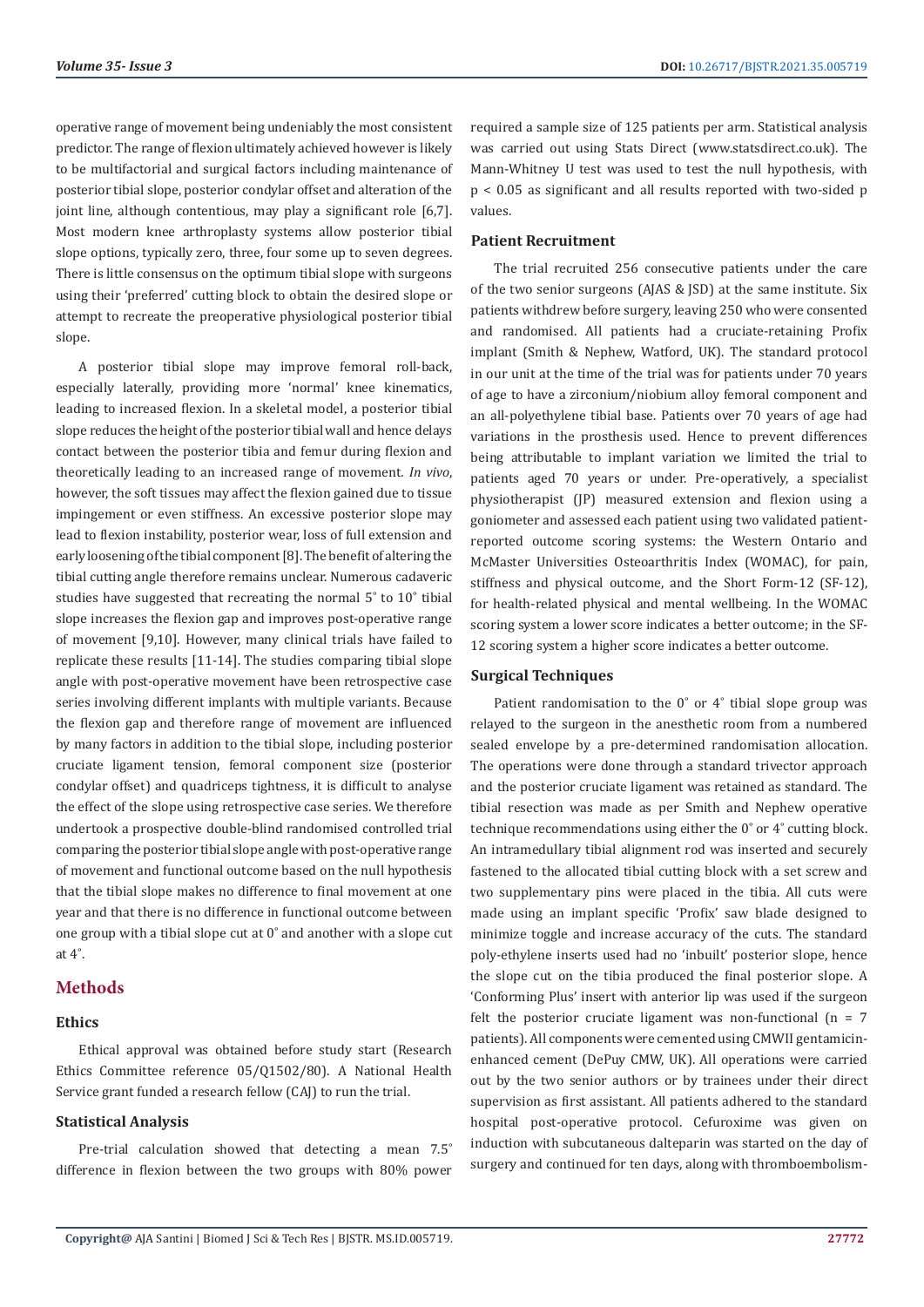deterrent stockings. Patients were mobilised on the day or day after surgery. They were discharged home once independently mobile with at least 80 degrees of flexion and had standardised outpatient physiotherapy follow up.

#### **Outcome Measures**

At 3 and 12 months post-operatively, the same specialist physiotherapist re-measured knee flexion using a goniometer and assigning WOMAC and SF-12 scores. Both the patient and physiotherapist remained blinded to the slope of the tibial insert. Patients were informed of its value after the database was frozen after the one-year review. Two authors (JRF and CJ), also blinded to the randomisation groups, independently reviewed the standard lateral postoperative radiographs to measure the prosthetic posterior tibial slope. Radiographers were instructed to obtain as true a lateral image as possible. The tibial slope was measured digitally as the angle between the medial tibial plateau and the proximal tibial anatomical axis (a line connecting the mid point of the tibia at 5 and 15cm below the joint line) on a lateral knee radiograph. Both authors measured each patient twice on different occasions giving a total of four measurements for each patient and

a mean of these values was calculated. Larger tibias have a larger antero-posterior distance, hence there will be a larger posterior drop in height with a 4˚ posterior tibial slope than with smaller tibias and thus potentially greater flexion achieved. Further analysis was undertaken to assess whether tibial size was a factor. Patients were also divided into two groups (small and large) by tibial implant size. The Profix arthroplasty comes in six tibial sizes, numbered 1 to 6, of which size 1 is not of standard availability and rarely used. It was not used in any patient in this cohort. We compared range of movement in those with a 'small' tibial implants, sizes 2, 3 and 4, against those with a 'large' implants, sizes 5 and 6.

### **Results**

Two hundred and fifty six patients were recruited to the trial; six withdrew before surgery, leaving 250 who were randomised to a 0˚ or 4˚ tibial slope. Nine patients were subsequently lost to follow-up, leaving 241 patients with outcome measures. Baseline characteristics, pre-operative movement and quality of life measures were similar in both groups (Table 1), with a slight female predominance. No parameter was statistically significant.

**Table 1:** Demographic and pre-operative data (BMI: Body mass index; WOMAC: Western Ontario and McMaster Universities Osteoarthritis Index).

|                                                | <b>Posterior Tibial Slope</b>     |                                   |  |
|------------------------------------------------|-----------------------------------|-----------------------------------|--|
|                                                | 0 Degree                          | 4 Degree                          |  |
| Number                                         | 117                               | 124                               |  |
| Mean Age (years)                               | 62                                | 61                                |  |
| Mean BMI                                       | 29.8                              | 30.0                              |  |
| Distribution (Right:Left)                      | 72:45                             | 61:63                             |  |
| Pre-op extension to flexion (Range) in degrees | $4-102(97)$                       | $7-100(93)$                       |  |
| Pre-op WOMAC scores (95% CI, SD and median)    | 57.5<br>$(14.0, 0.43 - 0.57, 56)$ | 57.0<br>$(15.9, 0.43 - 0.57, 58)$ |  |
| Pre-op SF 12 Ph score (95% CI, SD and median)  | 28<br>$(9.5, 32 - 52, 33)$        | 27<br>$(9.2, 32 - 52, 34)$        |  |
| Pre-op SF-12 M score (95% CI, SD and median)   | 51<br>$(11.1, 41 - 62, 54)$       | 51<br>$(9.2, 41 - 62, 53)$        |  |

#### **Primary Outcomes**

There was no significant difference in range of movement or quality of life measures at any point between the 0˚ and 4˚ groups (Table 2). The range of movement decreased in both groups at three months before improving back to pre-operative levels at one year. Patient reported outcomes improved significantly post-operatively. WOMAC scores also improved significantly with similar scores in

both groups postoperatively. SF-12 scores likewise improved in both groups, with no significant difference between the two groups. There was no difference in the post-operative scores of any measure when comparing the 'small' and 'large' tibial sizes. The WOMAC scores were significantly higher pre-operatively for the 4 degree group with a greater improvement at 12 months but no significant difference in scores at 12 months compared to the 0 degree group.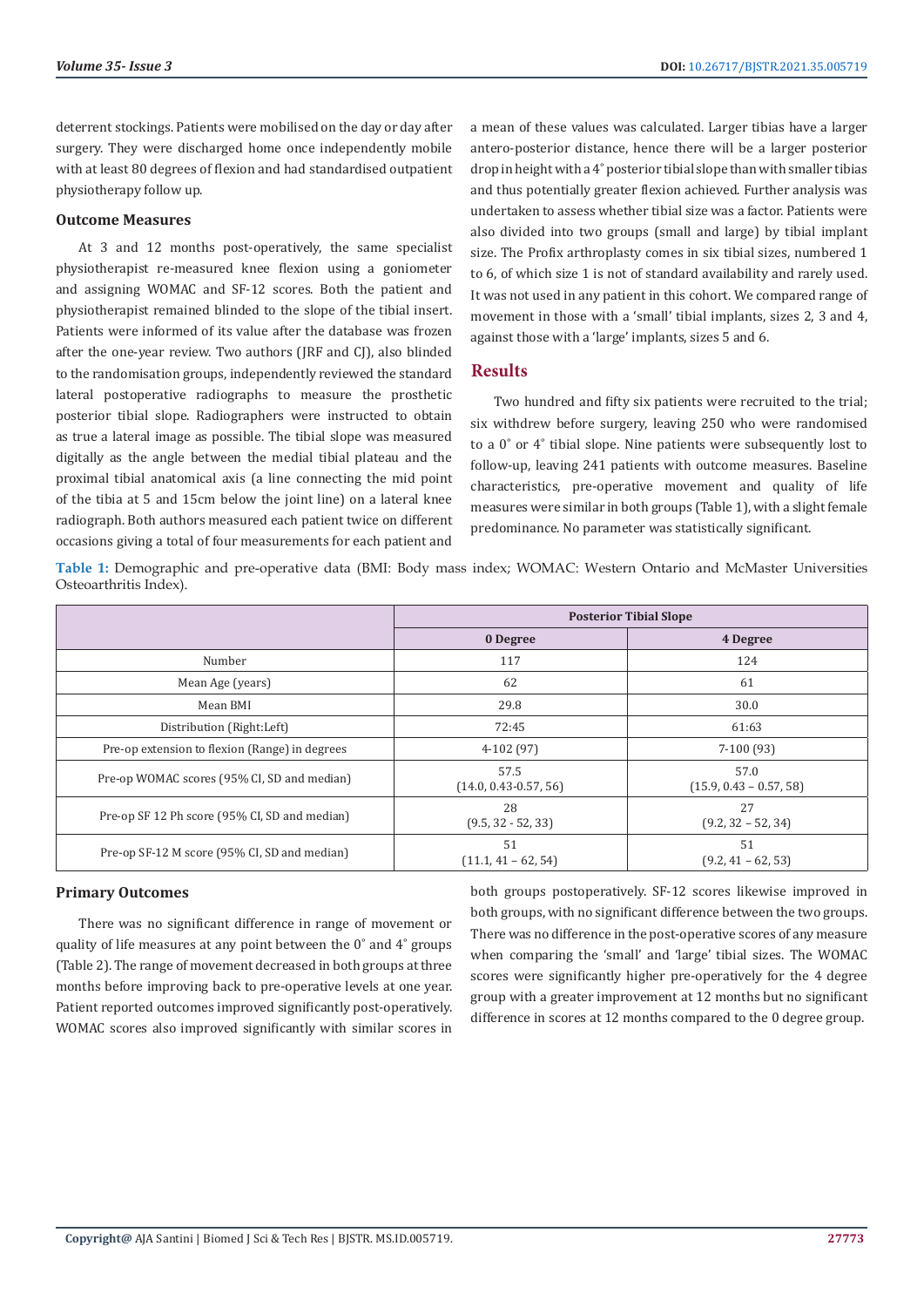|                                     |           | <b>Posterior Tibial slope</b> |                             |         |
|-------------------------------------|-----------|-------------------------------|-----------------------------|---------|
|                                     |           | 0 Degree                      | 4 Degree                    | p-value |
|                                     | Pre-op    | $4 - 102(97)$                 | $7 - 100(93)$               | 0.11    |
| Range of Movement - degrees (Range) | 3 months  | $3 - 95(92)$                  | $3 - 96(93)$                | 0.51    |
|                                     | 12 months | $1 - 98(97)$                  | $1 - 98(97)$                | 0.72    |
| WOMAC score (SD, 95% CI, Median)    | Pre-op    | 57.5<br>$(14, 43-58, 56)$     | 57.0<br>(15.9, 43.57, 58)   | 0.89    |
|                                     | 3 months  | 33.3<br>(17.8, 45.65, 34)     | 34.5<br>(18.5, 45.65, 40)   | 0.30    |
|                                     | 12 months | 33.5<br>$(20.8, 42 - 57, 34)$ | 34.0<br>$(19.7, 43-57, 32)$ | 0.99    |
| Change in WOMAC at 12 months        |           | $-24.1$                       | $-24.0$                     |         |
| SF-12 Ph score (SD, 95% CI, Median) | Pre-op    | 28<br>$(9.5, 32 - 52, 33)$    | 27<br>$(9.2, 32 - 52, 34)$  | 0.58    |
|                                     | 12 months | 35<br>$(10.1, 44-59, 33)$     | 33<br>$(10.4, 44-59, 33)$   | 0.75    |
| Change in SF-12 Ph                  |           | 7                             | 6                           |         |
| SF-12 M score (SD, 95% CI, Median)  | Pre-op    | 51<br>$(11.1, 41 - 62, 54)$   | 51<br>$(9.2, 41 - 62, 53)$  | 0.68    |
|                                     | 12 months | 51<br>$(9.5, 46-60, 53)$      | 55<br>$(9.5, 46-60, 33)$    | 0.34    |
| Change in SF-12 M                   |           | $\mathbf{0}$                  | 4                           |         |

**Table 2:** Pre-op, 3 and 12 month results for each slope (WOMAC: Western Ontario and McMaster Universities Osteoarthritis Index; SF-12 Ph: Short Form-12 Physical score; Short Form-12 M: SF-12 Mental score).

#### **Secondary Outcomes**

On measurement of the lateral x-rays, the mean tibial slope in the  $0^{\circ}$  group was  $0.4^{\circ}$  (-1.1 $^{\circ}$  to 3.9 $^{\circ}$ ) and 2.2 $^{\circ}$  in the  $4^{\circ}$  group (-0.6 $^{\circ}$  – 5.1˚). Intra-observer disparity between surgeons was minimal with a mean posterior slope of 0.5˚ and 0.2˚ in the 0˚ group and 2.1˚ and 2.4˚ in the 4˚ group. Moderate inter-observer correlation was seen

between the two authors interpreting radiological posterior slope with a kappa value of 0.43. There were no significant differences in range of movement within the small or large tibia subgroups (0˚:  $p = 0.89$ ;  $4^\circ$ :  $p = 0.66$ ; (Tables 3 & 4)). Demographics were similar in both groups with BMI in the small group being 30 and in the large group being 29.

**Table 3:** Pre-op and 12 month results for each slope - 'small' tibias sizes 2,3 & 4 (WOMAC: Western Ontario and McMaster Universities Osteoarthritis Index; SF-12 Ph: Short Form-12 Physical score; Short Form-12 M: SF-12 Mental score).

|                                        |                 | <b>Posterior Tibial Slope</b> |                |         |
|----------------------------------------|-----------------|-------------------------------|----------------|---------|
|                                        |                 | 0 Degree                      | 4 Degree       | p-value |
|                                        | Pre-op          | $4-100(96)$                   | $7-101(94)$    | 0.40    |
| Range of movement -<br>degrees (range) | 3 months        | $3-91(88)$                    | $3-96(93)$     | 0.82    |
|                                        | 12 months       | $1-98(97)$                    | $1-98(97)$     | 0.89    |
|                                        | Pre-op          | 58                            | 57             | 0.50    |
| WOMAC score                            | 12 months       | 34                            | 32             | 0.84    |
|                                        | Change in score | $-24$                         | $-25$          |         |
|                                        | Pre-op          | 27                            | 27             | 0.99    |
| SF-12 Ph score                         | 12 months       | 33                            | 33             | 0.88    |
|                                        | Change in score | 6                             | 6              |         |
| SF-12 M score                          | Pre-op          | 51                            | 51             | 0.77    |
|                                        | 12 months       | 53                            | 55             | 0.55    |
|                                        | Change in score | 2                             | $\overline{4}$ |         |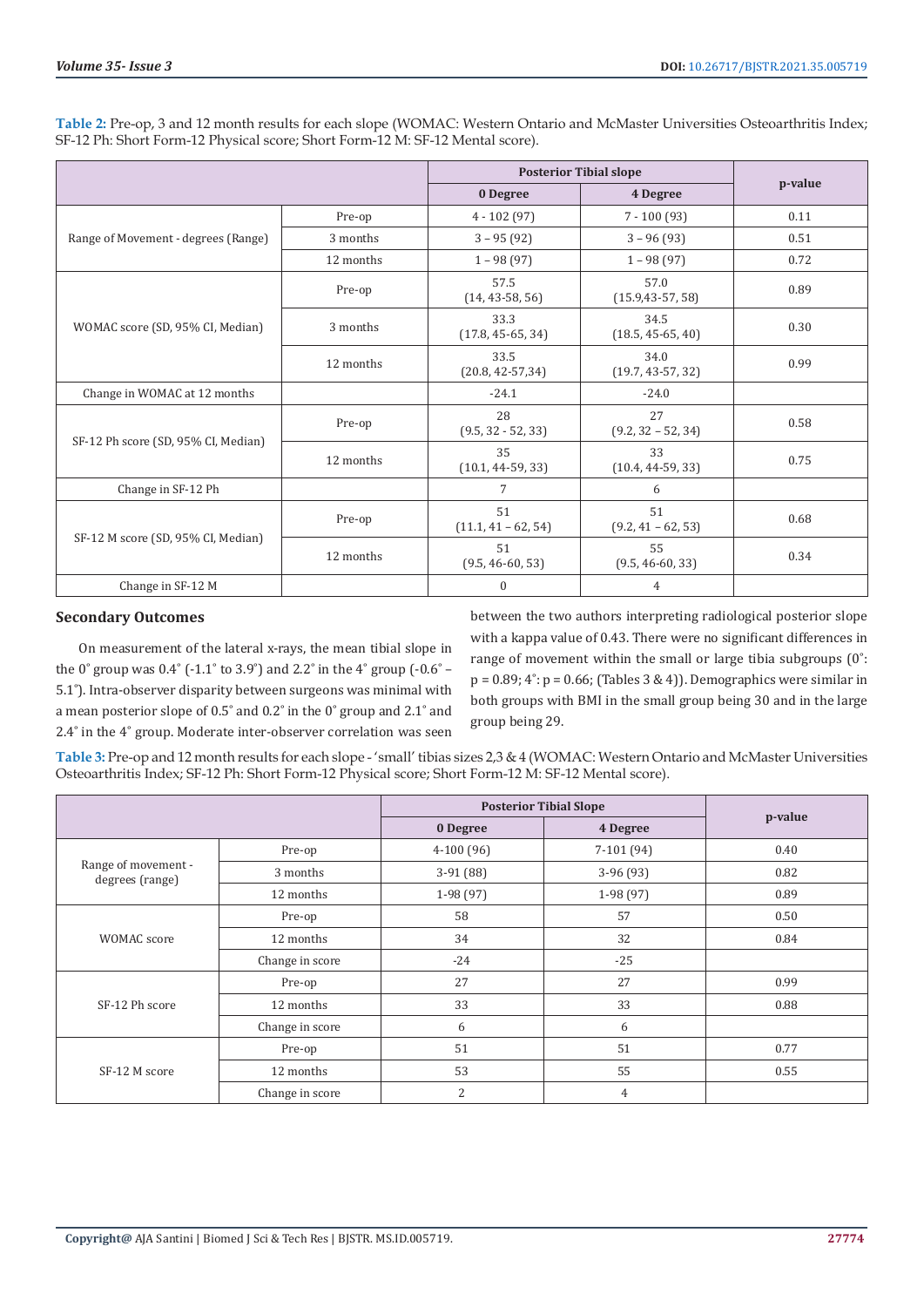|                                        |                 | <b>Posterior Tibial Slope</b> |             |         |
|----------------------------------------|-----------------|-------------------------------|-------------|---------|
|                                        |                 | 0 Degree                      | 4 Degree    | p-value |
| Range of movement -<br>degrees (range) | Pre-op          | $3-108(105)$                  | $9-98(89)$  | 0.06    |
|                                        | 3 months        | $4-97(93)$                    | $3-98(95)$  | 0.74    |
|                                        | 12 months       | $0-100(100)$                  | $1-100(99)$ | 0.66    |
| <b>WOMAC</b> score                     | Pre-op          | 49                            | 59          | 0.03    |
|                                        | 12 months       | 25                            | 32          | 0.59    |
|                                        | Change in score | $-24$                         | $-27$       |         |
|                                        | Pre-op          | 33                            | 27          | 0.06    |
| SF-12 Ph score                         | 12 months       | 32                            | 34          | 0.66    |
|                                        | Change in score | $\mathbf{1}$                  | 7           |         |
| SF-12 M score                          | Pre-op          | 49                            | 51          | 0.66    |
|                                        | 12 months       | 52                            | 54          | 0.54    |
|                                        | Change in score | 3                             | 3           |         |

**Table 4:** Pre-op and 12 month results for each slope - 'large' tibias sizes 5 & 6 (WOMAC: Western Ontario and McMaster Universities Osteoarthritis Index; SF-12 Ph: Short Form-12 Physical score; Short Form-12 M: SF-12 Mental score).

#### **Discussion**

This randomised controlled double-blinded study shows no significant difference in either range of movement or patient reported outcome measures between the 0˚ and 4˚ groups at three and twelve months. The posterior tibial plateau slope plays an important role in the biomechanics of the knee joint by facilitating femoral roll-back, which differs between medial and lateral sides, and by maintaining tension on the posterior cruciate ligament [15]. Although debate persists, cruciate-retaining implants do not demonstrate normal knee kinematics but maintain some degree of femoral roll-back due to the tension retained on the posterior cruciate ligament. This suggests that a posterior tibial slope should widen the flexion gap and thus maximise flexion in cruciateretaining implants. Posterior stabilised knees show different knee kinematics where femoral roll-back is prevented by a cam and peg mechanism. *In vitro* studies have shown that an increased posterior tibial slope improves postoperative flexion and therefore flexion. The cadaveric study by Bellemans et al. showed significant improvement in maximal flexion (104˚ to 112˚) after increasing the tibial slope from 0˚ to 4˚. This group also showed that in a cruciateretaining knee, impingement of the back of the femur on the tibial baseplate was the primary block on further flexion [16]. Yet to date these improvements in flexion have not been replicated in clinical studies nor related to improved patient-reported outcomes [17].

Seo et al retrospectively looked at 801 knees and reported significantly better Kujala and Feller patella scores in patients with a tibial slope between 3˚ and -1˚, but no significant improvement in movement [14]. Other retrospective clinical studies looking at both cruciate-retaining and posterior stabilised knee implants have failed to show a difference in either movement or patient outcome [9-13]. Our results fail to show improved flexion or patient outcome

with increasing the posterior tibial slope. To better understand this result, we measured the tibial slope on lateral knee x-rays as post-operative CT scans were not part of the ethical request. No consensus on radiological measurement of posterior tibial slope has been established and there are inherent inaccuracies in each method used of approximately 3 to 4 degrees [18]. Proximal tibial anatomical axis has been shown to correlate accurately with the tibial mechanical axis and hence this measurement technique was used [19]. Although there would have been an element of rotational inaccuracy in some films, the same form of x-ray was used in the entire series. Accuracy of the method was suggested by the fact that the  $0^{\circ}$  group averaged  $0.2^{\circ}$  on x-ray, confirming that cutting a 0˚ slope indeed gives that angle. However, cutting a 4˚ slope gave an average of 2.2˚ radiographically. Both surgeons obtained similar results with a mean tibial slope of 2.4 and 2.1 radiographically indicating it was not a single surgeon technical error that led to a lower tibial slope than expected with the cutting jig. The differences between intra-operative and radiographically measured tibial slope may be explained by subtle inaccuracies in placing the jig on the anterior tibia; any internal or external rotation would lead to a 4˚ slope but not in the true sagittal plane, resulting in a reduced slope. Inaccuracies in radiographical measurement of slope will also occur with variation depending on what technique is used. According to the cadaveric work by Bellemans even with an increase of 2˚ tibial slope we would still expect to see an additional 3.5˚ to 4˚ of flexion. This was not mirrored in our results. Despite possible inaccuracies in radiographic measurement the slope obtained, when using this surgical technique no difference in postoperative range of movement and patient reported outcomes are seen. Ismalilidis published work to suggest that differences in the posterior tibial slope should not contribute to a rotational malalignment if the anatomical tibial axis was used to align an arthroplasty [20].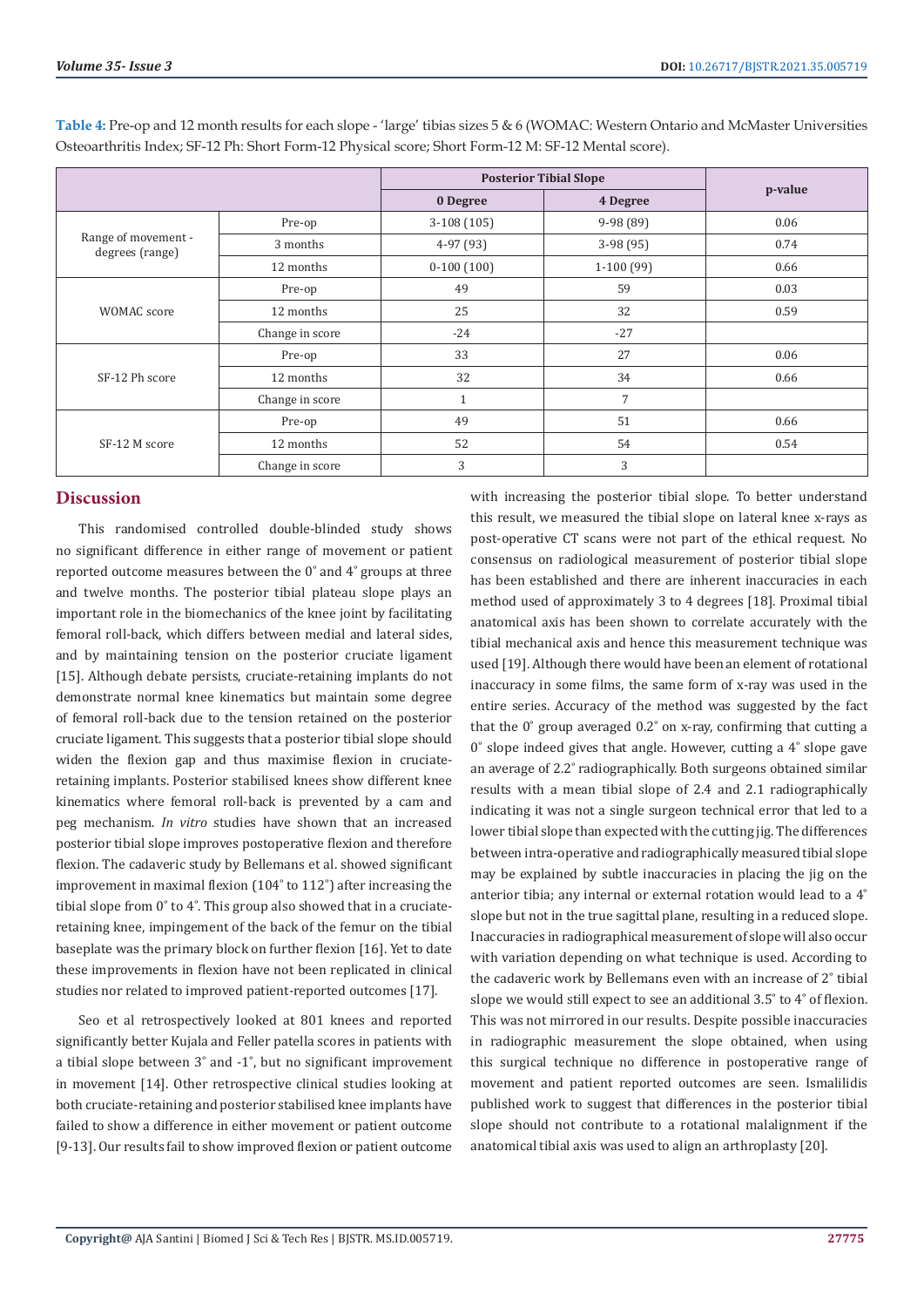Cutting the tibial slope parallel to the physiological preoperative slope rather than to a pre-determined angle has been suggested to result in better soft tissue balancing and more 'normal' knee kinematics. As this study was designed to look for a difference in post-operative range of movement and outcomes scores using a widely accepted technique used by many surgeons of pre-operatively planned tibial slope of 4˚ or 0˚, the better softtissue balancing in a 0˚ knee may explain why we see no difference in flexion or patient-related outcome between the two groups. Comparison of small and large tibias also failed to yield any difference in movement. A posterior tibial slope in a larger tibia will cause a bigger drop in posterior tibial height than in a small tibia, hence delaying contact between posterior tibia and femur during deep flexion. Theoretically this should lead to increased flexion. However, we failed to reveal a significant difference in flexion between subgroups with similar body mass index. This may be explained by Nagamine's work who showed that in 208 patients undergoing total knee replacement, the proximal tibial condyle did not have a posterior slope in 86.5% of patients [21]. There showed that the posterior slope occurs in the proximal metaphysis of the tibia and that the tibial condyle rotates posteriorly. Hence the posterior tibial slope is mainly created by the poser rotation of the tibial condyle.

Our results should be extrapolated to other knee replacement designs with caution. Posterior stabilised designs show different kinematics from cruciate-retaining implants, while subtle differences in design in both cruciate-retaining and cruciate-sparing implants may also affect femoro-tibial component congruity, influencing kinematics with a suggested optimal posterior tibial slope ranging from 0˚ to 10˚ [22,23]. However, the relatively deep dish design of the Profix prosthesis used in this study is probably more prone to impingement than less conforming knees. More modern designs may negate these issues, in particular if they are intended to achieve more normal kinematics. Hence, as in all trials, each implant should be assessed individually. It should also be noted that this study is limited to a single site and patient population. The vast majority of our patients are White British; other tibial slope values are seen in different populations and ethnic groups [24]. Given that the influence of the posterior tibial slope can only be demonstrated in a cadaveric setting, *in vivo* studies have failed to demonstrate a correlation and therefore the clinical significance of the tibial slope within a narrow therapeutic window may be negligible.

# **Acknowledgement**

The authors would like to thank the University of Liverpool, Department of Statistics, for their help in statistical analysis and setting up the trial.

#### **References**

- 1. [Kiebzak GM, Pierson LM, Campbell M, Cook JW \(2002\) Use of the SF36](https://pubmed.ncbi.nlm.nih.gov/12011811/) [general health status survey to document health-related quality of life](https://pubmed.ncbi.nlm.nih.gov/12011811/) [in patients with coronary artery disease: effect of disease and response](https://pubmed.ncbi.nlm.nih.gov/12011811/) [to coronary artery bypass graft surgery. Heart Lung J Crit Care 31\(3\):](https://pubmed.ncbi.nlm.nih.gov/12011811/) [207-213.](https://pubmed.ncbi.nlm.nih.gov/12011811/)
- 2. [Carr AJ, Robertson O, Graves S, Price AJ, Arden NK, et al. \(2012\) Knee](https://pubmed.ncbi.nlm.nih.gov/22398175/) [replacement. Lancet 379\(9823\): 1331-1340.](https://pubmed.ncbi.nlm.nih.gov/22398175/)
- 3. [Ritter MA, Berend ME, Harty LD, Davis KE, Meding JB, et al. \(2004\)](https://pubmed.ncbi.nlm.nih.gov/15067648/) [Predicting range of motion after revision total knee arthroplasty:](https://pubmed.ncbi.nlm.nih.gov/15067648/) [clustering and log-linear regression analyses. J Arthroplasty 19\(3\): 338-](https://pubmed.ncbi.nlm.nih.gov/15067648/) [343.](https://pubmed.ncbi.nlm.nih.gov/15067648/)
- 4. [Miner AL, Lingard EA, Wright EA, Sledge CB, Katz JN, et al. \(2003\) Knee](file:///F:/Journals/BJSTR.MS.ID.005719-SI/BJSTR-SPT-21-RA-274_W_SI/BJSTR-SPT-21-RA-274_W_SI/4.%09Miner%20AL,%20Lingard%20EA,%20Wright%20EA,%20Sledge%20CB,%20Katz%20JN,%20et%20al.%20(2003)%20Knee%20range%20of%20motion%20after%20total%20knee%20arthroplasty:%20how%20important%20is%20this%20as%20an%20outcome%20measure?%20J%20Arthroplasty%2018(3):%20286-294.) [range of motion after total knee arthroplasty: how important is this as](file:///F:/Journals/BJSTR.MS.ID.005719-SI/BJSTR-SPT-21-RA-274_W_SI/BJSTR-SPT-21-RA-274_W_SI/4.%09Miner%20AL,%20Lingard%20EA,%20Wright%20EA,%20Sledge%20CB,%20Katz%20JN,%20et%20al.%20(2003)%20Knee%20range%20of%20motion%20after%20total%20knee%20arthroplasty:%20how%20important%20is%20this%20as%20an%20outcome%20measure?%20J%20Arthroplasty%2018(3):%20286-294.) [an outcome measure? J Arthroplasty 18\(3\): 286-294.](file:///F:/Journals/BJSTR.MS.ID.005719-SI/BJSTR-SPT-21-RA-274_W_SI/BJSTR-SPT-21-RA-274_W_SI/4.%09Miner%20AL,%20Lingard%20EA,%20Wright%20EA,%20Sledge%20CB,%20Katz%20JN,%20et%20al.%20(2003)%20Knee%20range%20of%20motion%20after%20total%20knee%20arthroplasty:%20how%20important%20is%20this%20as%20an%20outcome%20measure?%20J%20Arthroplasty%2018(3):%20286-294.)
- 5. [Laubenthal KN, Smidt GL, Kettelkamp DB \(1972\) A quantitative analysis](https://pubmed.ncbi.nlm.nih.gov/5061683/) [of knee motion during activities of daily living. Phys Ther 52\(1\): 34-43.](https://pubmed.ncbi.nlm.nih.gov/5061683/)
- 6. [Kotani A, Yonekura A, Bourne RB \(2005\) Factors influencing range of](https://pubmed.ncbi.nlm.nih.gov/16230234/) [motion after contemporary total knee arthroplasty. J Arthroplasty](https://pubmed.ncbi.nlm.nih.gov/16230234/) [20\(7\): 850-856.](https://pubmed.ncbi.nlm.nih.gov/16230234/)
- 7. [Gatha NM, Clarke HD, Fuchs R, Scuderi GR, Insall JN \(2004\) Factors](https://pubmed.ncbi.nlm.nih.gov/15553586/) [affecting postoperative range of motion after total knee arthroplasty. J](https://pubmed.ncbi.nlm.nih.gov/15553586/) [Knee Surg 17\(4\): 196-202.](https://pubmed.ncbi.nlm.nih.gov/15553586/)
- 8. [Kim YH, Park JW, Kim JS, Park SD \(2014\) The relationship between the](https://pubmed.ncbi.nlm.nih.gov/24173677/) [survival of total knee arthroplasty and postoperative coronal, sagittal](https://pubmed.ncbi.nlm.nih.gov/24173677/) [and rotational alignment of knee prosthesis. Int Orthop 38\(2\): 379-385.](https://pubmed.ncbi.nlm.nih.gov/24173677/)
- 9. [Bellemans J, Robijns F, Duerinckx J, Banks S, Vandenneucker H \(2005\)](https://pubmed.ncbi.nlm.nih.gov/15824934/) [The influence of tibial slope on maximal flexion after total knee](https://pubmed.ncbi.nlm.nih.gov/15824934/) [arthroplasty. Knee Surg Sports Traumatol Arthrosc 13\(3\): 193-196.](https://pubmed.ncbi.nlm.nih.gov/15824934/)
- 10. [Walker PS, Garg A \(1991\) Range of motion in total knee arthroplasty. A](https://pubmed.ncbi.nlm.nih.gov/1984921/) [computer analysis. Clin Orthop 262: 227-235.](https://pubmed.ncbi.nlm.nih.gov/1984921/)
- 11. [Kansara D, Markel DC \(2006\) The effect of posterior tibial slope on range](https://pubmed.ncbi.nlm.nih.gov/16950031/) [of motion after total knee arthroplasty. J Arthroplasty 21\(6\): 809-813.](https://pubmed.ncbi.nlm.nih.gov/16950031/)
- 12. [Bauer T, Biau D, Colmar M, Poux X, Hardy P, et al. \(2010\) Influence of](https://pubmed.ncbi.nlm.nih.gov/19954982/) [posterior condylar offset on knee flexion after cruciate-sacrificing](https://pubmed.ncbi.nlm.nih.gov/19954982/) [mobile-bearing total knee replacement: a prospective analysis of 410](https://pubmed.ncbi.nlm.nih.gov/19954982/) [consecutive cases. Knee 17\(6\): 375-380.](https://pubmed.ncbi.nlm.nih.gov/19954982/)
- 13. [Malviya A, Lingard EA, Weir DJ, Deehan DJ \(290\) Predicting range of](https://pubmed.ncbi.nlm.nih.gov/19139846/) [movement after knee replacement: the importance of posterior condylar](https://pubmed.ncbi.nlm.nih.gov/19139846/) [offset and tibial slope. Knee Surg Sports Traumatol Arthrosc 17\(5\): 491-](https://pubmed.ncbi.nlm.nih.gov/19139846/) [498.](https://pubmed.ncbi.nlm.nih.gov/19139846/)
- 14. [Seo SS, Kim CW, Kim JH, Min YK \(2013\) Clinical results associated with](https://www.ncbi.nlm.nih.gov/pmc/articles/PMC3597842/) [changes of posterior tibial slope in total knee arthroplasty. Knee Surg](https://www.ncbi.nlm.nih.gov/pmc/articles/PMC3597842/) [Relat Res 25\(1\): 25-29.](https://www.ncbi.nlm.nih.gov/pmc/articles/PMC3597842/)
- 15. [Aigner C, Windhager R, Pechmann M, Rehak P, Engeleke K \(2004\) The](https://journals.lww.com/jbjsjournal/subjects/Knee/Abstract/2004/10000/The_Influence_of_an_Anterior_Posterior_Gliding.18.aspx) [influence of an anterior-posterior gliding mobile bearing on range of](https://journals.lww.com/jbjsjournal/subjects/Knee/Abstract/2004/10000/The_Influence_of_an_Anterior_Posterior_Gliding.18.aspx) [motion after total knee arthroplasty. A prospective, randomized, double](https://journals.lww.com/jbjsjournal/subjects/Knee/Abstract/2004/10000/The_Influence_of_an_Anterior_Posterior_Gliding.18.aspx)[blinded study. J Bone Joint Surg \(Am\) 86\(10\): 2257-2262.](https://journals.lww.com/jbjsjournal/subjects/Knee/Abstract/2004/10000/The_Influence_of_an_Anterior_Posterior_Gliding.18.aspx)
- 16. [Bellemans J, Banks S, Victor J, Vandenneucker H, Moemans A \(2002\)](https://pubmed.ncbi.nlm.nih.gov/11837832/) [Fluoroscopic analysis of the kinematics of deep flexion in total knee](https://pubmed.ncbi.nlm.nih.gov/11837832/) [arthroplasty. Influence of posterior condylar offset. J Bone Joint Surg](https://pubmed.ncbi.nlm.nih.gov/11837832/) [\(Br\) 84\(1\): 50-53.](https://pubmed.ncbi.nlm.nih.gov/11837832/)
- 17. [Kim KH, Bin SI, Kim JM \(2012\) The Correlation between Posterior tibial](http://www.jksrr.org/journal/view.html?doi=10.5792/ksrr.2012.24.3.158) [slope and Maximal Angle of Flexion after Total Knee Arthroplasty. Knee](http://www.jksrr.org/journal/view.html?doi=10.5792/ksrr.2012.24.3.158) [Surg Relat Res 24\(3\): 158-163.](http://www.jksrr.org/journal/view.html?doi=10.5792/ksrr.2012.24.3.158)
- 18. [Brazier J, Migaud H, Gougeon F, Cotten A, Fontaine C, et al. \(1996\)](https://pubmed.ncbi.nlm.nih.gov/9005456/) [Evaluation of methods for radiographic measurement of the tibial slope.](https://pubmed.ncbi.nlm.nih.gov/9005456/)